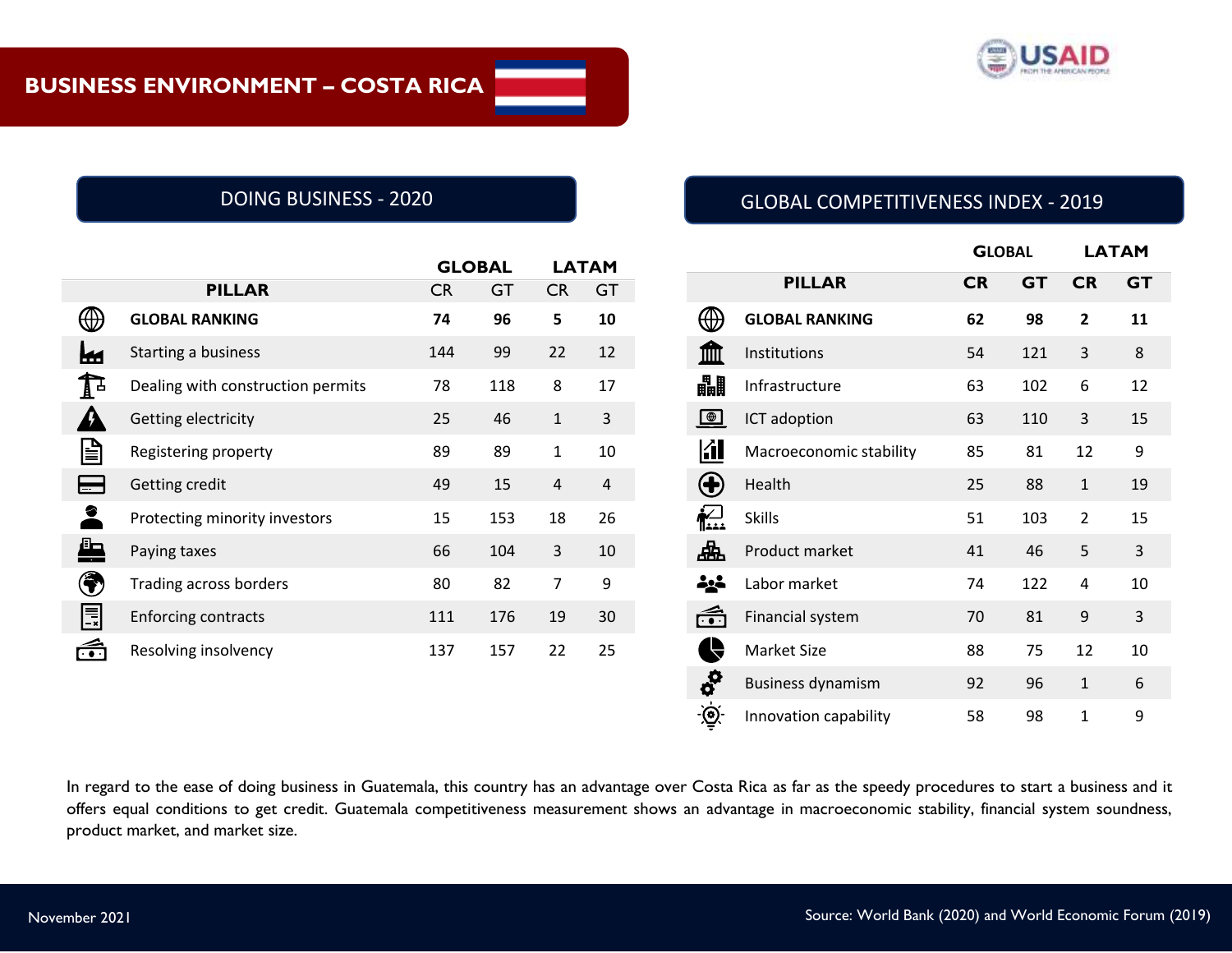

## INVESTMENT PROJECTS COSTA RICA 2019-2021



## **Investment Sources**



242 investment projects have been registered in Costa Rica (January 2019 to September 2021). The following countries are the main sources of investments: United States, 59%; Germany, 6%; Japan and Ireland, 4% each. The main sectors are: IT and software services, 23%; medical devices, 19%, and business services, 16%.

4 Investment Projects by Costa Rica From January 2019 to July 2021





**Investment Sectors**



4 investment projects by Costa Rica have been registered (January 2019 to September 2021), all destined for Latin America. Three of the projects were executed in the IT & software-service sector, and one project was executed in the business-service sector.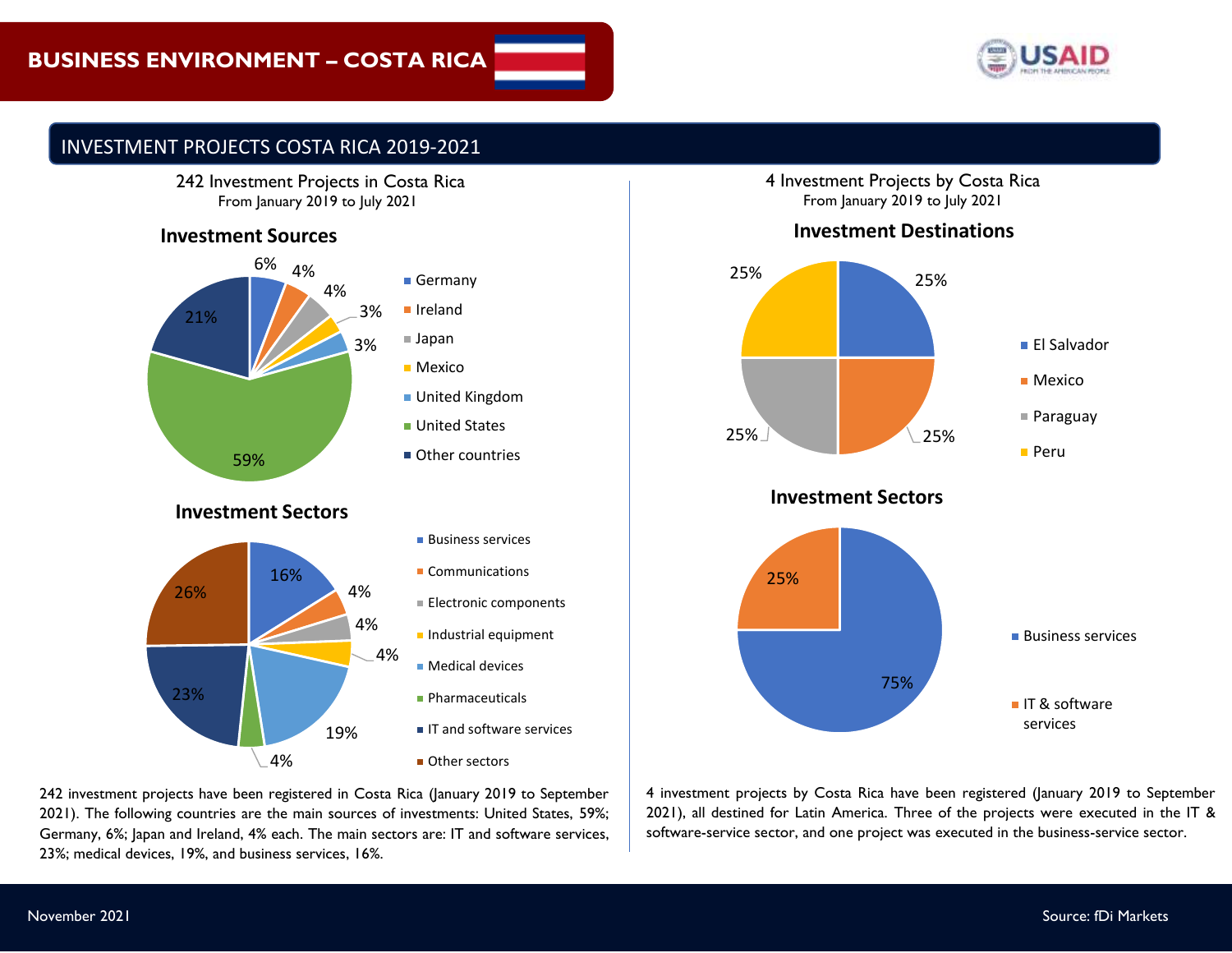

## INVESTMENT SIGNS 2021

There are signs of an investment in the business-service sector destined for Costa Rica in the January to July 2021 period. There are no signs of investments by Costa Rica for the previously-mentioned period.

## COMPETITIVENESS ELEMENTS

The incentives offered by the country are a key element to attract direct foreign investment. Costa Rica continues to make efforts to provide incentives that make investment easier in the country. Some of them are fiscal: reducing taxes, eliminating income tax on the funds coming into the country, reducing 20% of taxes on property transfer, allowing tariff-free imports and VAT on up to two land-, sea- or air-transport vehicles, including those for family or personal use.

There are other non-fiscal incentives, such as reducing the minimum residency financial-ceiling requirements for investors, which was decreased from US\$200,000 to US\$150,000, with the benefit of obtaining their resident status for a period of ten years. This benefit applies to the real-estate, stocks-and-shares, and productive or national-interest project sectors.

Septiembre 2021 Another range of incentives are applied to promote new sectors. Such is the case of the Law to Attract Film Investments (22.304), which includes tax exemptions on earnings, import of goods, and purchases of goods and services over US\$500,000. This is aimed at positioning Costa Rica as a contender in attracting world-class production companies.

### **NEWS**

### **Large Multinationals Will Have to Pay 15% Income Tax, Whether They Are in a Free Zone or Not.**

[https://www.crhoy.com/economia/grandes-multinacionales-estaran](https://www.crhoy.com/economia/grandes-multinacionales-estaran-obligadas-a-pagar-un-15-de-renta-esten-o-no-en-zona-franca/)[obligadas-a-pagar-un-15-de-renta-esten-o-no-en-zona-franca/](https://www.crhoy.com/economia/grandes-multinacionales-estaran-obligadas-a-pagar-un-15-de-renta-esten-o-no-en-zona-franca/)

Starting in 2023, large multinational companies will have to pay at least 15% Income Tax, regardless of their domicile or the countries where they operate. This has been mandated within the framework of the "Declaration on the Two-Pillar Solution to Address the Tax Challenges Arising from Digitalization of the Economy." This measure is expected to impact a small group of companies with headquarters in other countries and whose global volume generates consolidated earnings that are sufficient to have this charge levied on them.

#### **Hakkoda Arrives in Costa Rica.**

#### <https://www.cinde.org/es/noticias/hakkoda-llega-a-costa-rica>

The company started operating in Costa Rica. It will be located in Ultrapark in Heredia, and it will hire 300 people in 24 months. It will provide consultancy services with cloud-based tools and platforms. The project is aimed at providing services to the United States.

### **Amazon's Customer Service Continues to Hire, Making 400 Posts Available in Costa Rica.**

[https://www.cinde.org/es/noticias/amazon-servicio-a-clientes-sigue](https://www.cinde.org/es/noticias/amazon-servicio-a-clientes-sigue-contratando-con-400-puestos-disponibles-en-costa-rica)[contratando-con-400-puestos-disponibles-en-costa-rica](https://www.cinde.org/es/noticias/amazon-servicio-a-clientes-sigue-contratando-con-400-puestos-disponibles-en-costa-rica)

Hirings are aimed at staffing the Virtual Customer Service operation, which has been functioning in the country for five years. The project reinforces worldwide customer service in the English, Portuguese, and Spanish languages in a 24/7 schedule.